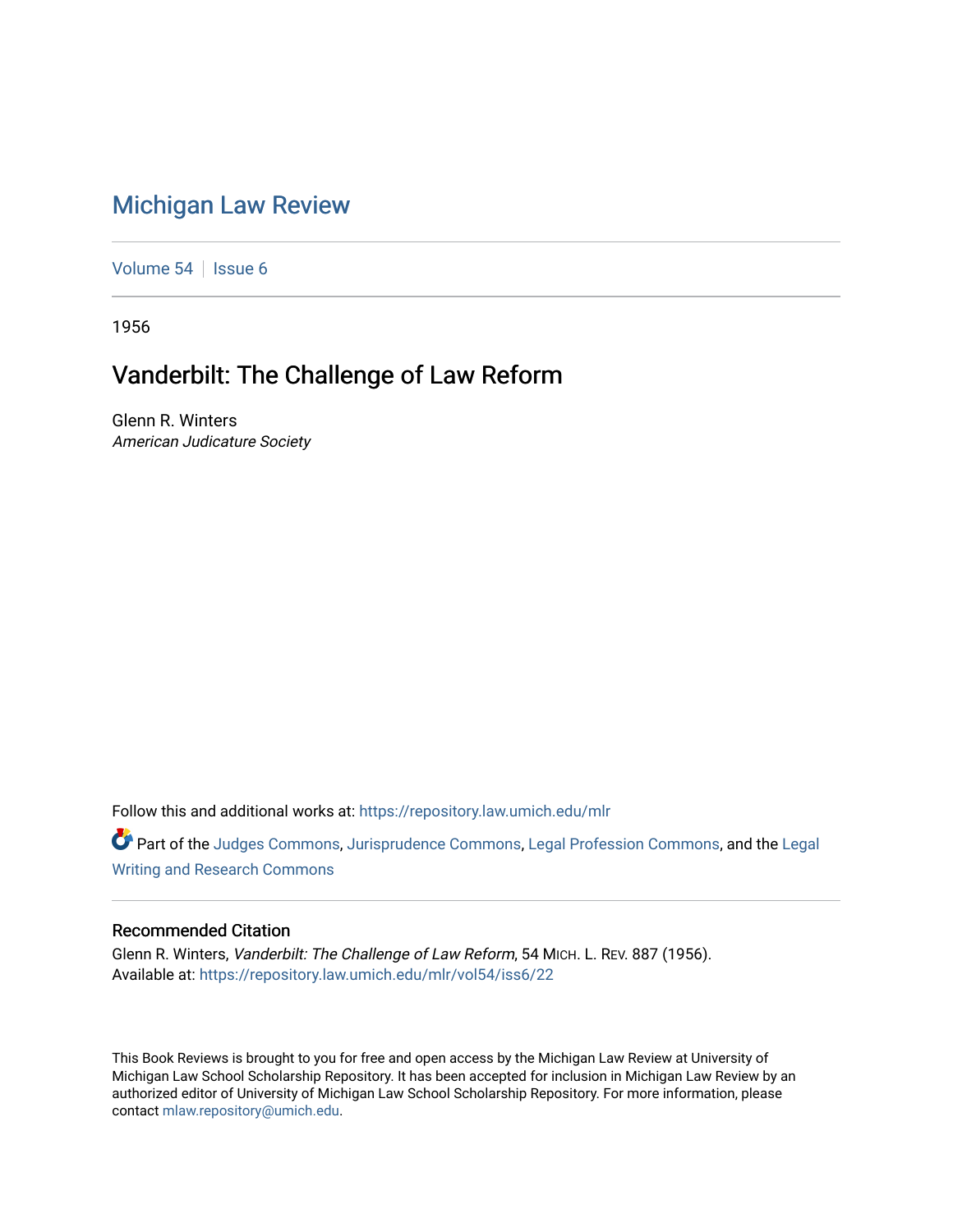## RECENT BOOKS

THE CHALLENGE OF LAW REFORM. By *Arthur T. Vanderbilt.* Princeton, N.J.: Princeton University Press. 1955. Pp. vi, 194. \$3.50.

Lawyers who heard Chief Justice Vanderbilt deliver the William W. Cook Foundation lectures in Ann Arbor in 1948, or who read the book *Men and Measures in the Law* published the following year, know in general the New Jersey jurist's views on judicial reform which are the subject of the University of Virginia lectures published in his latest volume. They cover the fields of selection of judges, procedural reform, elimination of delay, court organization and administration, and the simplification and modernization of the substantive law. As to each he offers a happy combination of historical background, current developments, constructive criticism, and his own original suggestions.

Typical of the latter is the interesting suggestion that we cannot hope to make much progress in improving the caliber of the judiciary until we have a simple and understandable declaration of the qualifications and attributes of a good appellate judge, a good trial judge, and a good local magistrate, so that those who are responsible for the selection of judges may have adequate standards by which to measure candidates for judicial office. Such a declaration, he suggests, would be no more difficult to formulate than the canons of judicial ethics; the only difference would be that the proposed declaration would deal with traits and experience necessary to equip a lawyer to go on the bench rather than with the rules governing his conduct once he is there. Although not designed as such a declaration, a passage of rare eloquence from the first page of the second chapter is of extreme interest in that connection:

"We need judges learned in the law, not merely the law in books but, something far more difficult to acquire, the law as applied in action in the courtroom; judges deeply versed in the mysteries of human nature and adept in the discovery of the truth in the discordant testimony of fallible human beings; judges beholden to no man, independent and honest and-equally important-believed by all men to be independent and honest; judges, above all, fired with consuming zeal to mete out justice according to law to every man, woman and child that may come before them and to preserve individual freedom against any aggression of government; judges with the humility born of wisdom, patient and untiring in the search for truth and keenly conscious of the evils arising in a workaday world from any unnecessary delay."

In his treatment of judicial selection Chief Justice Vanderbilt commends the Missouri plan (appointment by the governor from a list of names submitted by a nominating commission, appointees thereafter going before the voters in a non-competitive election for continuation in office), but he also emphasizes another principle of judicial selection about which not very much has been said-the bi-partisan judiciary. This, he says, has been en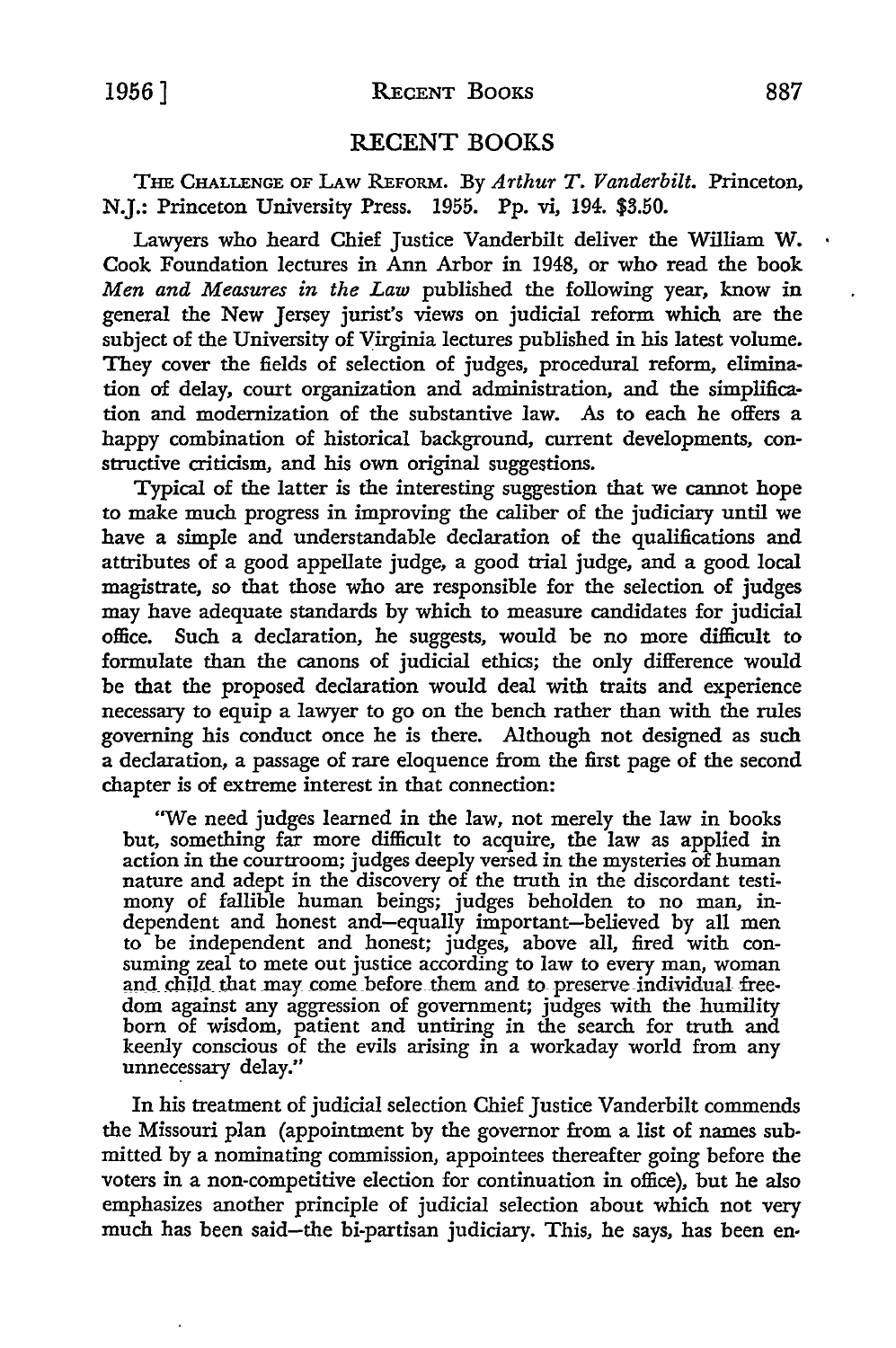joyed for many years in Delaware by constitutional provision and in New Jersey by tradition. It insures that at least half of the judges will not be appointed for political considerations, but because they are competent lawyers with judicial temperament. Furthermore, judges are not exposed to the danger of not being reappointed simply because the governor at the moment is of the opposite political faith. He adds that decisions of a bi-partisan court have more weight in cases of political importance. These considerations suggest that in appointive states steps should be taken to achieve a bi-partisan judiciary, which, says Chief Justice Vanderbilt, really is the only way in this country to achieve a non-partisan judiciary.

In elective jurisdictions we think this is not quite so clear. The only way to have a bi-partisan judiciary in a state like New York or Illinois is for the party leaders to agree in advance on how many from each party are to be elected in each judicial election, and draw up the slate of nominations accordingly. But that is the substance of the "deals" that have been widely denounced in New York and Chicago on the ground that they effectually deprive the voters of all the power of choice and amount to outright appointment by party leaders. Nobody can deny, however, that the Missouri plan, good as its record is, would have been strengthened if the Missouri governors had established a tradition of bi-partisan appointments.

Perhaps the greatest contrast between the Michigan and Virginia lectures is to be found in their respective chapters on court administration. In 1948 the New Jersey constitution had just been revised, but the new, system had not yet gone into operation at the time of the lectures. Chief Justice Vanderbilt described the efforts of the Supreme Court of Pennsylvania to compel a trial judge to decide his cases, and he spoke briefly and approvingly of the administrative offices in Connecticut and in the federal system. During the intervening years, he established in his own New Jersey judicial system an administrative office probably more effective and efficient than any other, and wrought miracles in cleaning up decades of delay and congestion through introduction of efficient procedures and business management. He rightly devotes a halfdozen pages of the 1955 volume to describing this office and its work. It is the agency through which the power to assign judges from one point to another as needed is exercised, and it compiles the statistics on which the need for such assignments is predicated. It manages the fiscal and business affairs of the courts, including a \$3,000,000 budget. Its director supervises publications of opinions, serves as public relations officer for the courts, supplies information and investigates complaints.

Chief Justice Vanderbilt then makes sharp criticism of certain features of the federal administrative system, and of practically every feature of the administrative set-up established last year in New York. The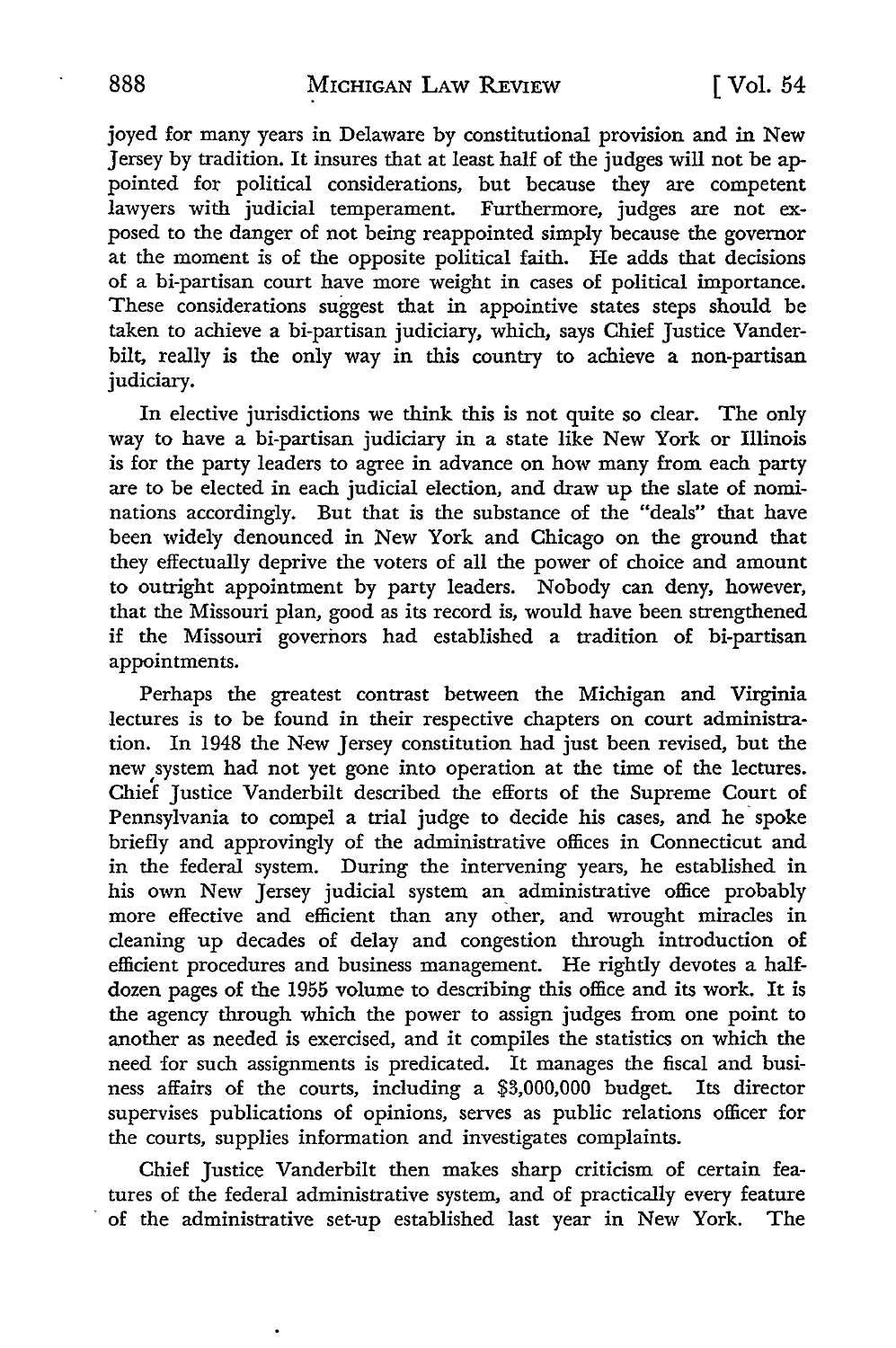federal system, he says, lacks an executive head. It is like a corporation with a board of directors but no president. Not enough use is being made of the power of assignment of judges, even within circuits, and practically none at all from one circuit to another, largely because such assignments have been kept on a voluntary basis. He commends the statistical work of the federal office, but points out one gaping hole in ita total lack of information as to how the individual judges spend their time and how much work they do. Finally, he criticizes the federal administrative system for its reluctance to make mandatory such wellrecognized improvements as pre-trial procedure, even now in use in less than half of the federal courts.

But it is the New York "court administration" plan recently enacted at the behest of the Temporary Commission on the Courts which the Chief Justice really finds lacking in merit. The quotation marks around the words "court administration" are his, for although those words are used over and over again in the statute, he denies that there is anything in it to justify them. In eleven scorching pages he shows how the judicial conference is manned with persons who will always and inevitably be defenders of the *status quo,* and that although the language of administration is used, the group has no real administrative powers at all, but can only "study and make recommendations" with respect to the several areas where administrative action is so urgently needed. "The legislature has merely purloined a term that has a definite, known meaning in the nineteen states that have administrative establishments and misappropriated it for an office that is utterly without administrative powers."

Again drawing on experience in New Jersey since 1948, Chief Justice Vanderbilt denounces the practice of scheduling oral argument before the judges have read the briefs, and he has nothing but scorn for the intra-court procedures that give rise to the one-man opinion-"a fraud on the litigants and the public." "No opinion," he says, "should become the opinion of the court without a full discussion by the entire court of all the issues developed at the argument before the case is assigned for the writing of the opinion; and after the opinion has been written it should likewise be studied by every member of the court and subjected to frank criticism in conference as to both substance and language." Reasonable and minimal standards, surely, and yet they are not met in many courts of last resort.

In his last lecture the Chief Justice reviews, much as he did in 1948, the tremendous growth of judicial, legislative and administrative law and the efforts of the American Law Institute and others to find a way through the maze. He then develops a theme recently voiced by Pound, Hamo and others that the best hope is through law centers built around law schools, where judges, legislators, teachers and laymen may work together for the improvement of the law. Any law school, he says, which lifts its sights beyond the traditional role of training law students to face these problems is properly called a law center.